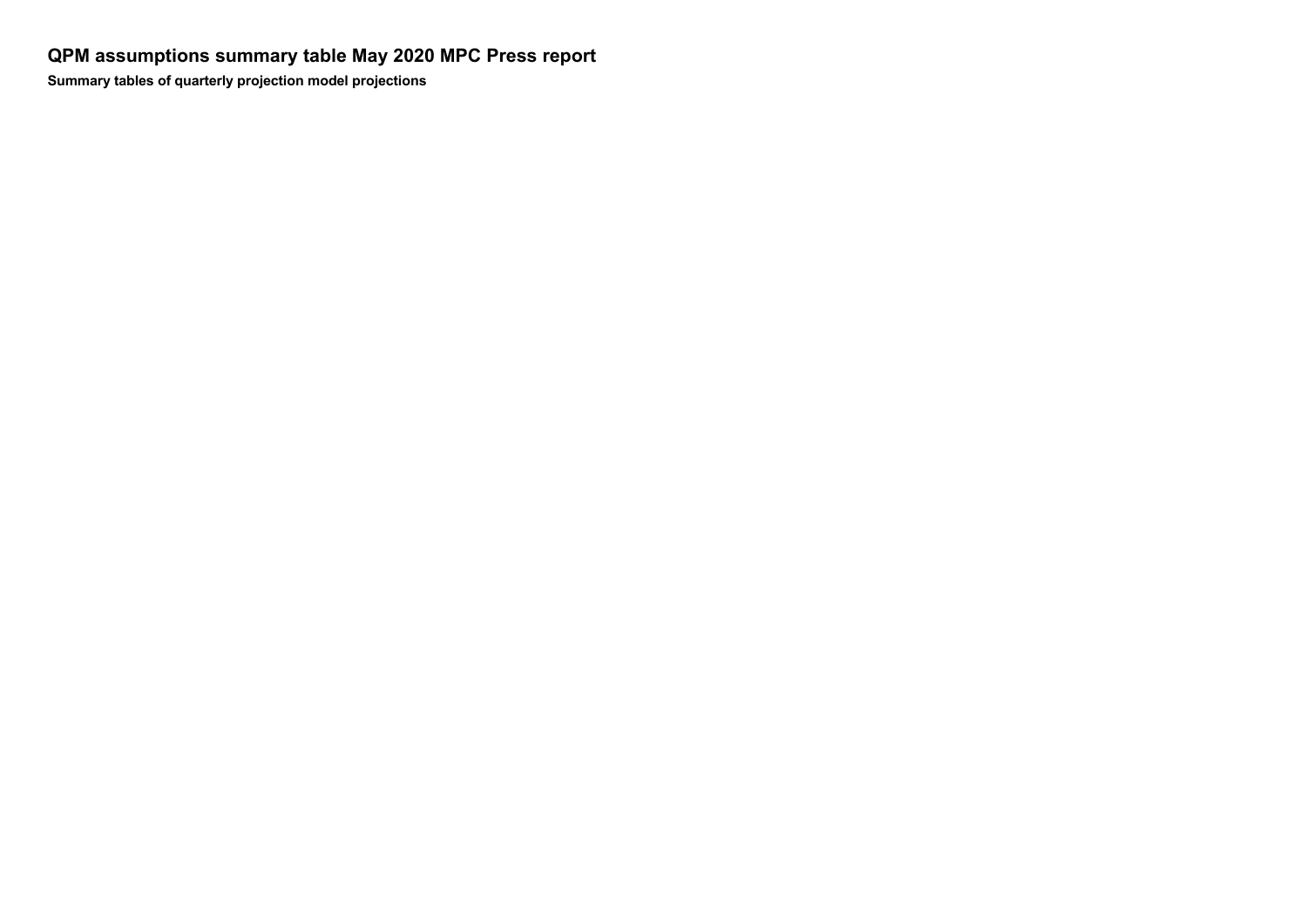## **Summary of assumptions**

## *\* Figures below the assumption in parentheses represents the April MPC assumption*

| 1. Foreign sector assumptions                                                               |                            |                     |                                |                      |                      |                   |                    |
|---------------------------------------------------------------------------------------------|----------------------------|---------------------|--------------------------------|----------------------|----------------------|-------------------|--------------------|
| Percentage changes<br>(unless otherwise indicated)                                          |                            | Actual              |                                |                      | Forecast             |                   |                    |
|                                                                                             |                            | 2017                | 2018                           | 2019                 | 2020                 | 2021              | 2022               |
| 1. Real GDP growth in South Africa's major trading partner countries                        |                            | 3.4%                | 3.2%                           | 2.2%                 | $-3.4%$              | 4.3%              | 3.7%               |
|                                                                                             |                            | (3.4%)              | (3.3%)                         | $(2.3\%)$            | $(-2.8%)$            | $(4.0\%)$         | (3.5%)             |
| 2. Output gap in South Africa's major trading partner countries                             |                            | 0.0%                | 0.1%                           | $-0.1%$              | $-3.0%$              | $-3.1%$           | $-2.0%$            |
|                                                                                             |                            | $(0.0\%)$           | $(0.1\%)$                      | $(-0.1\%)$           | $(-2.5%)$            | $(-2.8%)$         | $(-1.9%)$          |
| 3. International commodity prices in US\$ (excludes oil but includes<br>petroleum products) |                            | 18.2%<br>$(18.2\%)$ | 11.2%<br>$(11.2\%)$            | $-0.9%$<br>$(-0.9%)$ | 2.0%<br>$(-7.1%)$    | $-6.0%$<br>(5.4%) | 3.2%<br>(5.5%)     |
| 4. Brent crude (US\$/barrel)                                                                |                            | \$54.2<br>(\$54.2)  | \$71.0<br>(\$71.0)             | \$64.4<br>(\$64.4)   | \$37.0<br>(\$42.0)   | \$45.0<br>(S45.0) | \$50.0<br>(\$50.0) |
| 5. World food prices (US\$)                                                                 |                            | 8.1%<br>$(8.1\%)$   | $-3.5%$<br>$(-3.5%)$           | 1.8%<br>$(1.8\%)$    | $-3.4%$<br>$(-0.5%)$ | 5.1%<br>(3.5%)    | 1.5%<br>(1.9%)     |
| 6. International consumer prices                                                            |                            | 1.7%<br>$(1.7\%)$   | 2.0%<br>$(2.0\%)$              | 1.4%<br>$(1.4\%)$    | 0.5%<br>(0.5%)       | 1.4%<br>(1.3%)    | 1.3%<br>$(1.4\%)$  |
| 7. International policy interest rate                                                       |                            | 0.5%                | 0.9%                           | 1.1%                 | 0.1%                 | 0.0%              | 0.0%               |
|                                                                                             |                            | $(0.5\%)$           | (0.9%                          | $(1.1\%)$            | $(0.1\%)$            | $(0.0\%)$         | $(0.0\%)$          |
|                                                                                             |                            |                     | 2. Domestic sector assumptions |                      |                      |                   |                    |
|                                                                                             |                            | Actual              |                                | Forecast             |                      |                   |                    |
| Percentage changes<br>(unless otherwise indicated)                                          |                            | 2017                | 2018                           | 2019                 | 2020                 | 2021              | 2022               |
| 1.                                                                                          | Electricity price          | 4.7%                | 5.2%                           | 9.6%                 | 9.6%                 | 6.7%              | 6.0%               |
|                                                                                             |                            | (4.7%)              | $(5.2\%)$                      | $(9.6\%)$            | $(9.6\%)$            | (6.7%)            | $(6.0\%)$          |
| l 2.                                                                                        | Fuel taxes and levies      | 8.3%                | 8.9%                           | 5.8%                 | 5.8%                 | 5.2%              | 5.0%               |
|                                                                                             |                            | $(8.3\%)$           | $(8.9\%)$                      | $(5.8\%)$            | (5.8%)               | (5.2%)            | $(5.0\%)$          |
| IЗ.                                                                                         | Potential growth           | 1.2%                | 0.8%                           | 0.6%                 | $-2.1%$              | 1.1%              | 1.3%               |
|                                                                                             |                            | $(1.2\%)$           | (0.8%                          | $(0.6\%)$            | $(-2.1\%)$           | $(1.1\%)$         | (1.3%)             |
| 4.                                                                                          | Inflation target midpoint  | 4.5%                | 4.5%                           | 4.5%                 | 4.5%                 | 4.5%              | 4.5%               |
|                                                                                             |                            | $(4.5\%)$           | $(4.5\%)$                      | $(4.5\%)$            | (4.5%)               | (4.5%)            | (4.5%)             |
| 5.                                                                                          | Neutral real interest rate | 1.7%                | 1.9%                           | 2.1%                 | 2.1%                 | 2.2%              | 2.3%               |
|                                                                                             |                            | $(1.7\%)$           | $(1.9\%)$                      | $(2.1\%)$            | $(2.1\%)$            | (2.2%)            | (2.3%)             |